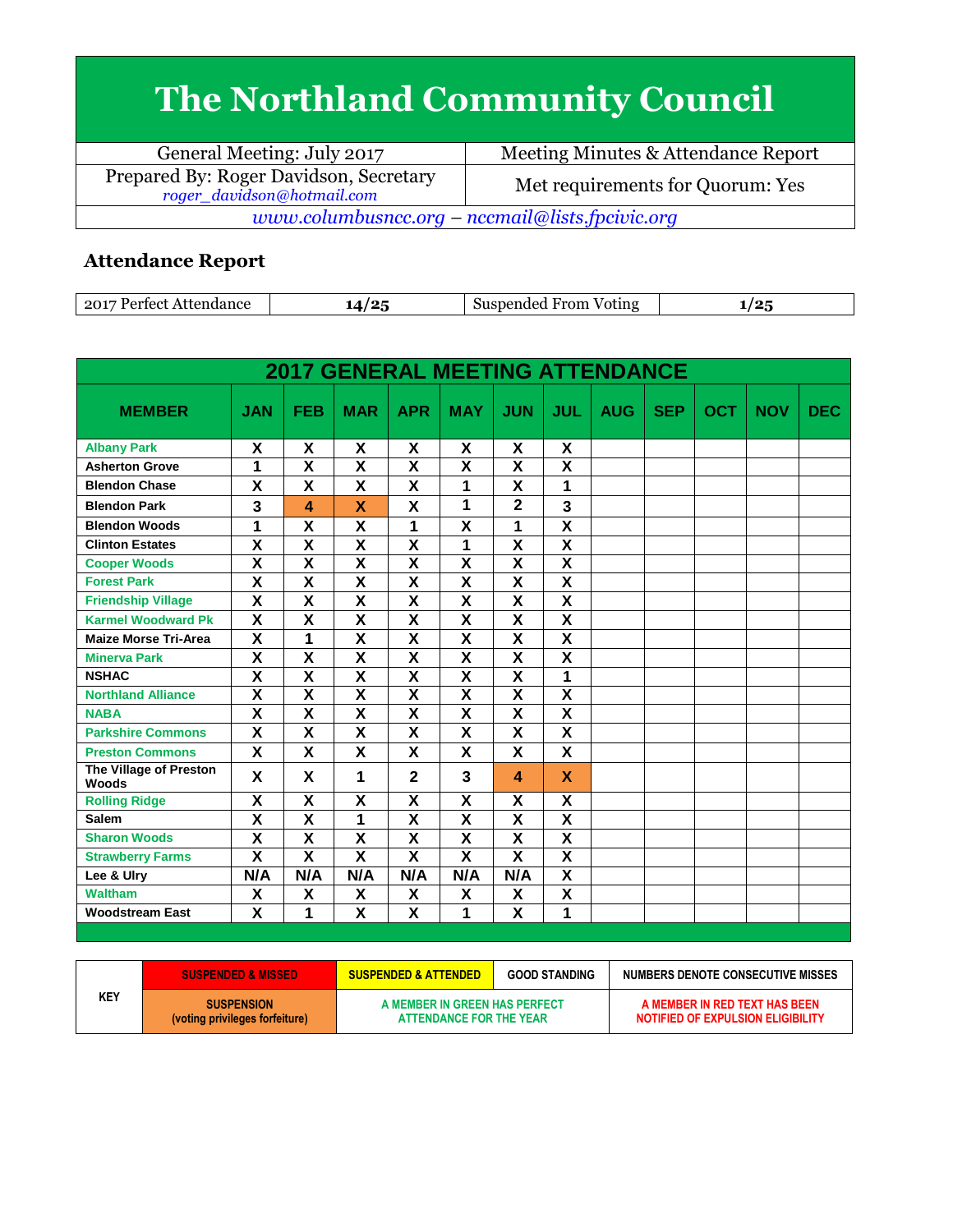| <b>Roll Call</b>                                                                   | Roll was taken. See above chart for details.                                                                                                                                                                                                                                                                                                                                                                                                                                                                                                                                                                                                                                                                                                                                                                                                                                                                                                                                                                                                                                                                                                                                                                                                                                                                                                                                                                                                                               |  |  |  |  |
|------------------------------------------------------------------------------------|----------------------------------------------------------------------------------------------------------------------------------------------------------------------------------------------------------------------------------------------------------------------------------------------------------------------------------------------------------------------------------------------------------------------------------------------------------------------------------------------------------------------------------------------------------------------------------------------------------------------------------------------------------------------------------------------------------------------------------------------------------------------------------------------------------------------------------------------------------------------------------------------------------------------------------------------------------------------------------------------------------------------------------------------------------------------------------------------------------------------------------------------------------------------------------------------------------------------------------------------------------------------------------------------------------------------------------------------------------------------------------------------------------------------------------------------------------------------------|--|--|--|--|
|                                                                                    | <b>Liaison Reports</b>                                                                                                                                                                                                                                                                                                                                                                                                                                                                                                                                                                                                                                                                                                                                                                                                                                                                                                                                                                                                                                                                                                                                                                                                                                                                                                                                                                                                                                                     |  |  |  |  |
| <b>Columbus Fire Department</b><br>Station 24                                      | No report<br>$\bullet$                                                                                                                                                                                                                                                                                                                                                                                                                                                                                                                                                                                                                                                                                                                                                                                                                                                                                                                                                                                                                                                                                                                                                                                                                                                                                                                                                                                                                                                     |  |  |  |  |
| <b>Columbus Police Department</b><br><b>Officer Larry Geis</b>                     | We had some buyer's purchase the old Columbus Inn and<br>$\bullet$<br>Suites and Roadway Inn properties, working to get it cleaned<br>up and want to get officers in to check it out.<br>Not a whole lot of information regarding the PNC robbery<br>$\bullet$<br>that took this place this afternoon.<br>Next quarterly meeting of the Zone 1 Block Watch<br>٠<br>Coordinator moved from September to October, meeting will<br>be October 17th at 7:00 PM in the community meeting room<br>located at 1120 Morse Rd.<br><b>QUESTION</b> - Those two motels, are they the ones on 161<br>$\bullet$<br>by the freeway? $ANSWER - Yes$ , right behind the Waffle<br>House.<br><b>QUESTION</b> – Any update on the young boy who was hit<br>$\bullet$<br>while riding his bicycle on Graceland? <b>ANSWER</b> - There<br>has not been any update on it.                                                                                                                                                                                                                                                                                                                                                                                                                                                                                                                                                                                                                       |  |  |  |  |
| <b>City Attorney's Office</b><br><b>Bill Sperlazza</b>                             | As Officer Geis mentioned, Columbus Inn & Suites and<br>$\bullet$<br>Roadway Inn has been sold to Dr. Alex Huang. They are<br>trying to get the Roadway Inn ready to open as a hotel. On<br>the Columbus Inn & Suites, they are cleaning it out,<br>accessing damage/conditions and evaluating it. They are not<br>sure what they are going to do with building, would like to<br>explore doing something other than hotel usage.<br>Regarding the Ramada Inn on Sinclair Road, Bill has an<br>$\bullet$<br>active case filed on the property for not keeping it boarded<br>up properly and not cleaning it up. But property is part of<br>bankruptcy and hopefully will be sold soon, as they have<br>received several offers on the property already. Believe that<br>they might be able to accept an offer in 35 to 40 days. Status<br>conference set for July $27th$ , might delay that depending on<br>purchase status.<br>Changes on panhandling policy, the City Attorney Office has<br>$\bullet$<br>asked City Police Department to not enforce part of the laws,<br>since according to a US Supreme Court ruling they might<br>have rendered those portions unconstitutional.<br><b>QUESTION</b> - Can you tell us what rules are affected?<br>$\bullet$<br>ANWSER - Just continue to call the police and they will<br>determine if it's enforceable or not.<br>Item of potential interest, we shut down Rachel's<br>$\bullet$<br>Gentlemen's Club on Brice Road. |  |  |  |  |
| <b>City of Columbus Community Liaison</b><br>Chris Suel (presented by Alicia Ward) | City has purchased a new hole digger, so will be able to put<br>$\bullet$<br>up community signs. Please let Chris know if you did not get<br>yours from before or if you need them. <b>EREMY</b> – We will<br>get more information and pass it along.                                                                                                                                                                                                                                                                                                                                                                                                                                                                                                                                                                                                                                                                                                                                                                                                                                                                                                                                                                                                                                                                                                                                                                                                                      |  |  |  |  |
| <b>FACT &amp; Consider Biking</b><br>David Roseman                                 | No report<br>$\bullet$                                                                                                                                                                                                                                                                                                                                                                                                                                                                                                                                                                                                                                                                                                                                                                                                                                                                                                                                                                                                                                                                                                                                                                                                                                                                                                                                                                                                                                                     |  |  |  |  |
| <b>Columbus Public Library Liaison</b><br>Keith Hanson (Karl Road Branch Manager)  | Third installment of the Carnegie Series with author Bill<br>$\bullet$<br>Shkurti on Thursday, July 20 <sup>th</sup> , 7:00 PM at the main library<br>on his most recent book, The Ohio State University in the<br>Sixties.<br>About half way through summer reading program, both<br>$\bullet$<br>locations are hopping with activities.<br>Continuing to serve lunches Monday through Friday, Karl<br>٠<br>Road Branch are averaging about 40 lunches a day and 45 to<br>50 snacks in the afternoon.                                                                                                                                                                                                                                                                                                                                                                                                                                                                                                                                                                                                                                                                                                                                                                                                                                                                                                                                                                     |  |  |  |  |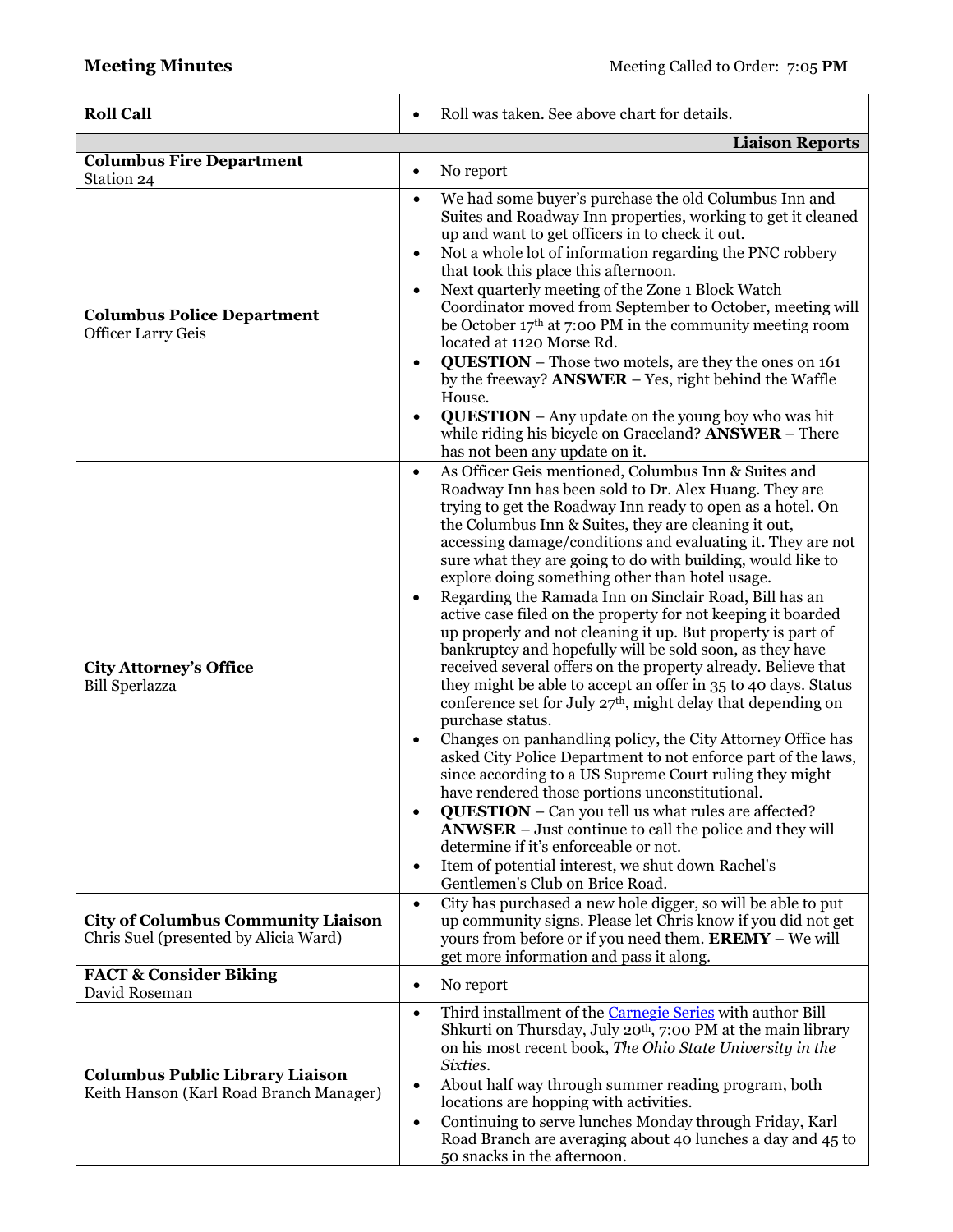|                                            | $\bullet$              | End of June, had a great event called Bring the Farm to You,                                                                      |
|--------------------------------------------|------------------------|-----------------------------------------------------------------------------------------------------------------------------------|
|                                            |                        | about 300 in attendance interacting with the animals.                                                                             |
|                                            | $\bullet$              | They are having a drone day tomorrow, the Columbus Idea                                                                           |
|                                            |                        | Foundry is going to come and explain drones, science and<br>physics to the teenagers.                                             |
|                                            |                        | Northern Lights will have an event at the end of the month                                                                        |
|                                            |                        | with the <b>Ironwood Wolves</b> .                                                                                                 |
|                                            | $\bullet$              | We have seen 1,200 kids and 500 adults signed up for                                                                              |
|                                            |                        | summer reading club at the Karl Road Branch, with 700 kids                                                                        |
|                                            |                        | and 250 adults at Northern Lights Branch.                                                                                         |
|                                            | $\bullet$<br>$\bullet$ | Plenty of events happening - please check calendar to see.<br>Next 161 Taskforce Cleanup will be August 5th at 9:00 AM            |
|                                            |                        | and will meet at Sharon Woods Center. McDonalds will be                                                                           |
|                                            |                        | providing breakfast. Had a great turnout on July 1st with 39                                                                      |
|                                            |                        | volunteers and picked up 79 bags of trash.                                                                                        |
| <b>Northland Area Business Association</b> | $\bullet$              | Condolences go out to the Hadler Company and the family of                                                                        |
| Dave Cooper                                |                        | Steve Breech, who recently passed away. His funeral was                                                                           |
|                                            |                        | today.<br>NABA Golf Outing will be Thursday September 14th at York.                                                               |
|                                            | $\bullet$              | Please see either Dave Cooper or Trevor Secord to sign up,                                                                        |
|                                            |                        | 20% of the proceeds go to the YMCA.                                                                                               |
|                                            |                        | <b>Selected Discussions</b>                                                                                                       |
| <b>Round Table Discussion</b>              | $\bullet$              | No report                                                                                                                         |
|                                            |                        | <b>NCC Officer Reports</b>                                                                                                        |
| <b>Treasurer</b><br><b>Felix Quachey</b>   | $\bullet$              | Report as distributed.                                                                                                            |
| Secretary                                  | $\bullet$              | NCC Picnic will be held at the Northland Swim Club located                                                                        |
| <b>Roger Davidson</b>                      |                        | at 5006 Almont Dr. on August 8th at 6:00 PM.                                                                                      |
|                                            | $\bullet$              | Sent out email, Taste of Northland has been postponed,                                                                            |
|                                            |                        | working on a getting a new date. Yelp sent out emails to                                                                          |
|                                            |                        | restaurants expecting a lot of interest, but didn't get                                                                           |
|                                            |                        | anything back. So instead, we are visiting restaurants in<br>person to garner interest, which is working but takes a lot          |
|                                            |                        | longer. We hope to still get it done this year.                                                                                   |
| <b>Vice President</b><br>Alicia Ward       | ٠                      | Meet the Candidates event on September 28th at the                                                                                |
|                                            |                        | Northland Performing Arts center, not sure which races we                                                                         |
|                                            |                        | will get, but hope for City Council race as well as a couple of                                                                   |
|                                            |                        | others.                                                                                                                           |
|                                            |                        | Northland Bazaar will be September 16th, 2017 from 10:00<br>AM - 2:00 PM at St. Andrew Presbyterian Church located at             |
|                                            |                        | 1450 E. Dublin Granville Road.                                                                                                    |
|                                            | $\bullet$              | He has had contact with three different people to do articles,                                                                    |
|                                            |                        | predominately on Morse Road, but also our new American                                                                            |
|                                            |                        | population. Sat down with reporter from Columbus CEO                                                                              |
|                                            |                        | magazine and was contacted by Columbus Alive as well as<br><b>Business First, all are positive press about the rebirth of the</b> |
|                                            |                        | area since Northland Mall.                                                                                                        |
|                                            | $\bullet$              | Met with Director of Public Safety Ned Pettus, nice                                                                               |
|                                            |                        | conversation about Fire and Safety, as well as concerns in                                                                        |
| President                                  |                        | the city. Both of those contracts are up for bidding this year.                                                                   |
| <b>Emmanuel Remy</b>                       | $\bullet$              | Lunch with Mayor Ginther at the end of last month to                                                                              |
|                                            |                        | discuss what is going on in the area, encouraged him to<br>attend the NCC Picnic in August. They talked about Mayor's             |
|                                            |                        | meetings with Trump and staff, as well as the Smart City                                                                          |
|                                            |                        | grant generating over 500 million dollars in commitments                                                                          |
|                                            |                        | from businesses throughout central Ohio. Mentioned                                                                                |
|                                            |                        |                                                                                                                                   |
|                                            |                        | thoughts regarding projects that could come to the                                                                                |
|                                            |                        | Northland area, especially along 161.<br>We lost Dick Ryan, husband of Fran Ryan.                                                 |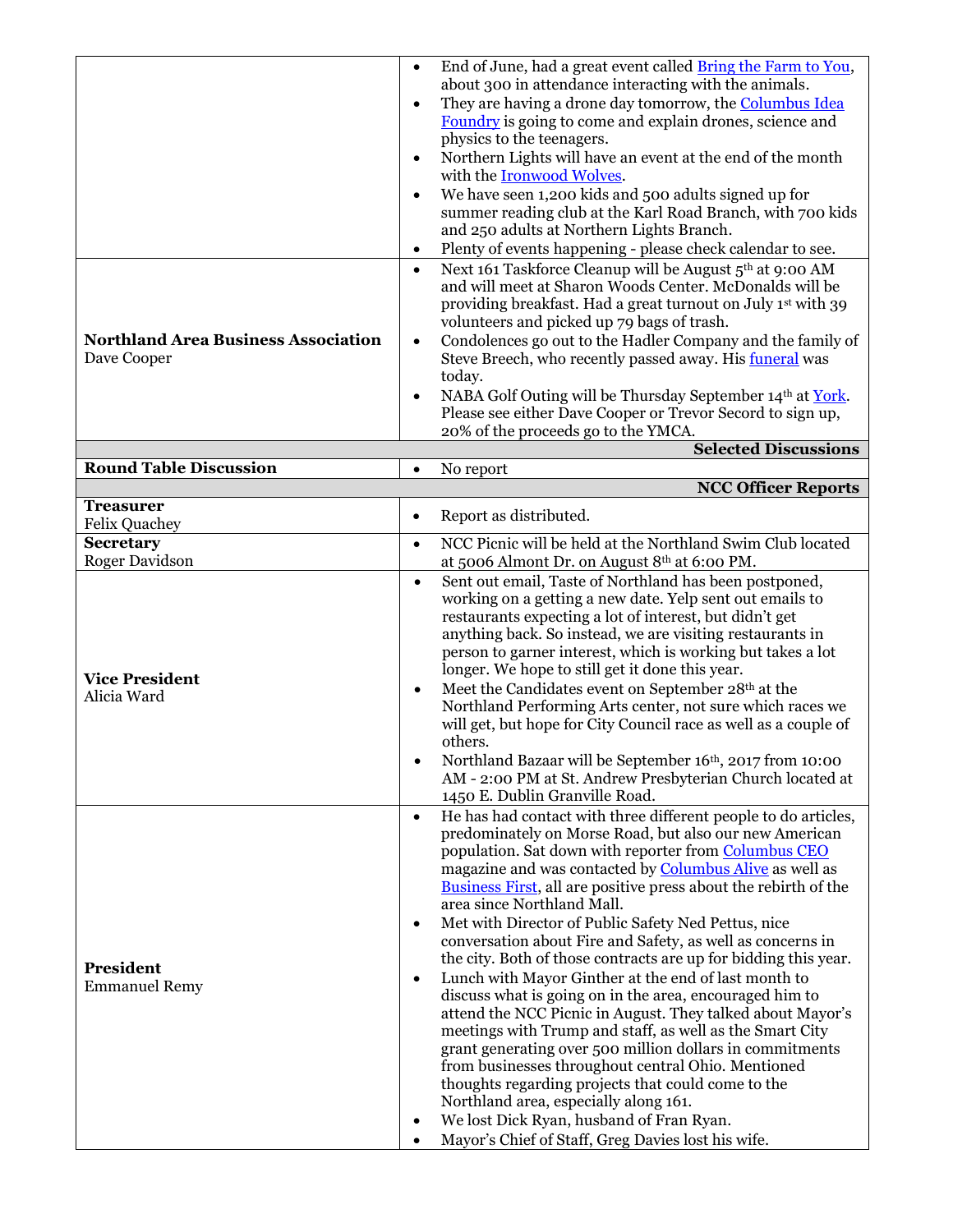|                                                                             | The North YMCA "New America Welcome Center" had their<br>$\bullet$<br>dedication last month. Talked to CEO Steve Ives about<br>items, including have the YMCA take over the programing of<br>the Woodward Park Recreation Center<br>Working with Northland Swim Club which is trying to stay<br>afloat and remain viable. Have some things that they are                                                                                                                                                                                                                                                                                                                                                                                                                                                                                                                                                                                                                  |
|-----------------------------------------------------------------------------|---------------------------------------------------------------------------------------------------------------------------------------------------------------------------------------------------------------------------------------------------------------------------------------------------------------------------------------------------------------------------------------------------------------------------------------------------------------------------------------------------------------------------------------------------------------------------------------------------------------------------------------------------------------------------------------------------------------------------------------------------------------------------------------------------------------------------------------------------------------------------------------------------------------------------------------------------------------------------|
|                                                                             | working on, including an active fundraiser as well as other<br>items.<br>Also trying to help Asherton Grove with issues with                                                                                                                                                                                                                                                                                                                                                                                                                                                                                                                                                                                                                                                                                                                                                                                                                                              |
|                                                                             | developer.<br>As of July 1st, SWACO and Columbus City School's<br>$\bullet$<br>relationship has ended for recycling. Cost burden has<br>switched back to the Columbus City Schools, they have to<br>contract for those services at those locations and they are not<br>intended to be available to the public. SWACO is looking for<br>new high visibility locations where it is easier to monitor for<br>illegal dumping.                                                                                                                                                                                                                                                                                                                                                                                                                                                                                                                                                |
| <b>Nominating Committee</b>                                                 | <b>NCC Committee Reports</b>                                                                                                                                                                                                                                                                                                                                                                                                                                                                                                                                                                                                                                                                                                                                                                                                                                                                                                                                              |
|                                                                             | No report<br>$\bullet$                                                                                                                                                                                                                                                                                                                                                                                                                                                                                                                                                                                                                                                                                                                                                                                                                                                                                                                                                    |
| <b>Banquet Committee</b>                                                    | No report<br>$\bullet$                                                                                                                                                                                                                                                                                                                                                                                                                                                                                                                                                                                                                                                                                                                                                                                                                                                                                                                                                    |
| <b>Independence Day Parade Committee</b><br>Web site is northlandparade.org | Would like to thank officers and especially all the volunteers<br>$\bullet$<br>who worked on the parade. We had just about perfect<br>weather, handed out about 4,000 flags. Saw some<br>organizational opportunities for next year, getting people<br>involved as much as possible in the categories that they are<br>interested in.<br>Thanks to Emmanuel for stepping up and taking over when<br>$\bullet$<br>chairperson got sick.<br>President's award went to Bobbie Higgins, Forest Park was<br>the NCC Overall Award Winner, Girl Scouts won Best Theme<br>and Maize Morse Tri Area won Grand Marshall Award.<br>Looking forward to the 56 <sup>th</sup> Parade next year.<br>$\bullet$                                                                                                                                                                                                                                                                           |
| <b>Development Committee</b><br>Dave Paul, Chair                            | Report as distributed.<br>$\bullet$<br>Currently have three cases on the schedule for the July 26 <sup>th</sup><br>$\bullet$<br>meeting.                                                                                                                                                                                                                                                                                                                                                                                                                                                                                                                                                                                                                                                                                                                                                                                                                                  |
| <b>Graphics and Code Task Force</b>                                         | Report distributed via email.<br>$\bullet$                                                                                                                                                                                                                                                                                                                                                                                                                                                                                                                                                                                                                                                                                                                                                                                                                                                                                                                                |
| Bill Logan, Coordinator                                                     |                                                                                                                                                                                                                                                                                                                                                                                                                                                                                                                                                                                                                                                                                                                                                                                                                                                                                                                                                                           |
|                                                                             | <b>Additional Discussions</b>                                                                                                                                                                                                                                                                                                                                                                                                                                                                                                                                                                                                                                                                                                                                                                                                                                                                                                                                             |
| <b>Other Old Business</b><br><b>Other New Business</b>                      | No report<br>$\bullet$<br>RCASHMAN - After fighting for 40,000 homes in the<br>$\bullet$<br>Columbus area who were being double charged for their sub<br>metering for over 4 years, we finally won the fight against<br>sub metering.<br>RCASHMAN - Within 1 mile of the Rolling Ridge area,<br>there's going to be over 4 billion dollars of enrichment and<br>real estate development over the next 4 years.<br>RCASHMAN -Metro Parks has come in and spent over 7<br>$\bullet$<br>million dollars to purchase all the remaining land around<br>Rolling Ridge, thanks to all for their help.<br>Asherton Grove introduced their new Board VP and NCC<br>$\bullet$<br>alternate representative, Sherwood "Woody" Olson.<br>On National Night Out, Sharon Woods is having free ice<br>$\bullet$<br>cream, hot dogs along with a band and bounce house.<br>Minerva Park is having a Family Fun Night on Saturday<br>from 7:00 PM to 9:00 PM at the Minerva Park Swim Club. |
| <b>Open Forum</b><br>Comments, Announcements                                | National Night Out will be Tuesday, August 1st this year.<br>$\bullet$<br>Northland Bazaar will be September 16th, 2017 from 10:00<br>AM - 2:00 PM at St. Andrew Presbyterian Church located at<br>1450 E. Dublin Granville Road.                                                                                                                                                                                                                                                                                                                                                                                                                                                                                                                                                                                                                                                                                                                                         |